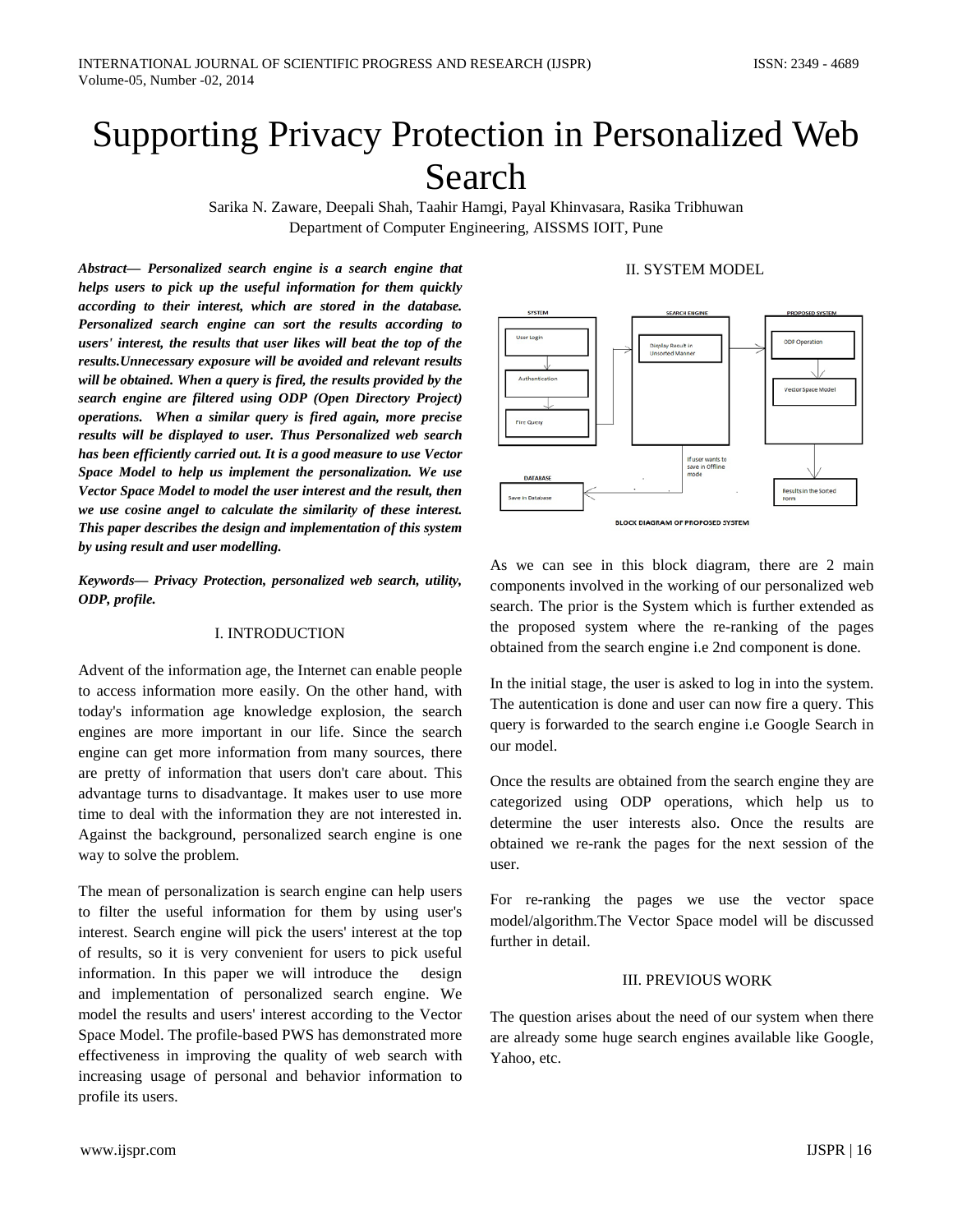But the thing to be noted about these search engines is that their results are common to all the users irrespective of their interests, area of work, or their behavior.

When a user enters a same/similar query in any of these search engines, the result obtained is same as before irrespective of previous choice.

The order of the pages/links displayed is never changed based on the user profile or interests. Suppose that a user is interested in a link which is displayed on the 3rd of 4th page, and next time if the user wants to access the same link, still he would have to browse though the 3rd of 4th page.

The ranking of the pages in these search engines is basically dependant on popularity based page ranking and advertisement revenues. This makes it very difficult for the user to get prioritized results.

Now, we can overcome these drawbacks of the existing system through our proposed system

In our search engine, we provide prioritized results to the user based on this profile and interests and his search behavior.

- 1. Supporting privacy protection in personalized web search. We came to know that profile based methods can be potentially effective for almost all sort of queries. PWS has demonstrated more effectiveness in improving the quality of web search.[7]
- 2. Personalized Search engine design and Implementation. We got to know that vector space model is an efficient for re-ranking the web search results. It discards the unwanted results and store or rank results according to user interests and behavior, with the help of ODP.[5]
- 3. Automatic identification of user interest for personalized search. Here it shows how search engine can learn a user's preference to personalize search results.[6]
- 4. Personalized concept-Based clustering of search Engine Queries. In this paper we proposed new personalized query for individual users based on their conceptual profiles.[2]

Thus we can conclude from our literature survey that the existing systems provide results based on the clicks/hits made by other users and they may sometime be irrelevant to our query. But, using our proposed system we are

eliminating this drawback and providing personalized search results to every user using ODP and vector space model.

#### IV. PROPOSED METHODOLOGY

We are using vector space algorithm */Model* to personalize the web search. Vector space algorithm for page re-ranking provides prioritized results.

#### *VECTOR SPACE MODEL:*



This is a simplified example of the vector space retrieval model. Consider a very small collection C that consists the following three documents:

- d1: "new york times"
- d2: "new york post"
- d3: "los angeles times"

Some terms appear in two documents, some appear only in one document. The total number of documents is *N*=3. Therefore, the *idf* values for the terms are:

angles  $log_2(3/1)=1.584$ los  $log_2(3/1)=1.584$ new  $log_2(3/2) = 0.584$ post *log*<sub>2</sub>(3/1)=1.584 times  $log_2(3/2) = 0.584$ york *log*<sub>2</sub>(3/2)=0.584

For all the documents, we calculate the *tf* scores for all the terms in C. We assume the words in the vectors are ordered alphabetically.

|             | angeles los new post times york |  |  |  |
|-------------|---------------------------------|--|--|--|
| $_{\rm d1}$ |                                 |  |  |  |
| d2          |                                 |  |  |  |
| d3          |                                 |  |  |  |
|             |                                 |  |  |  |

Now we multiply the *tf* scores by the *idf* values of each term, obtaining the following matrix of documents-by-terms: (All